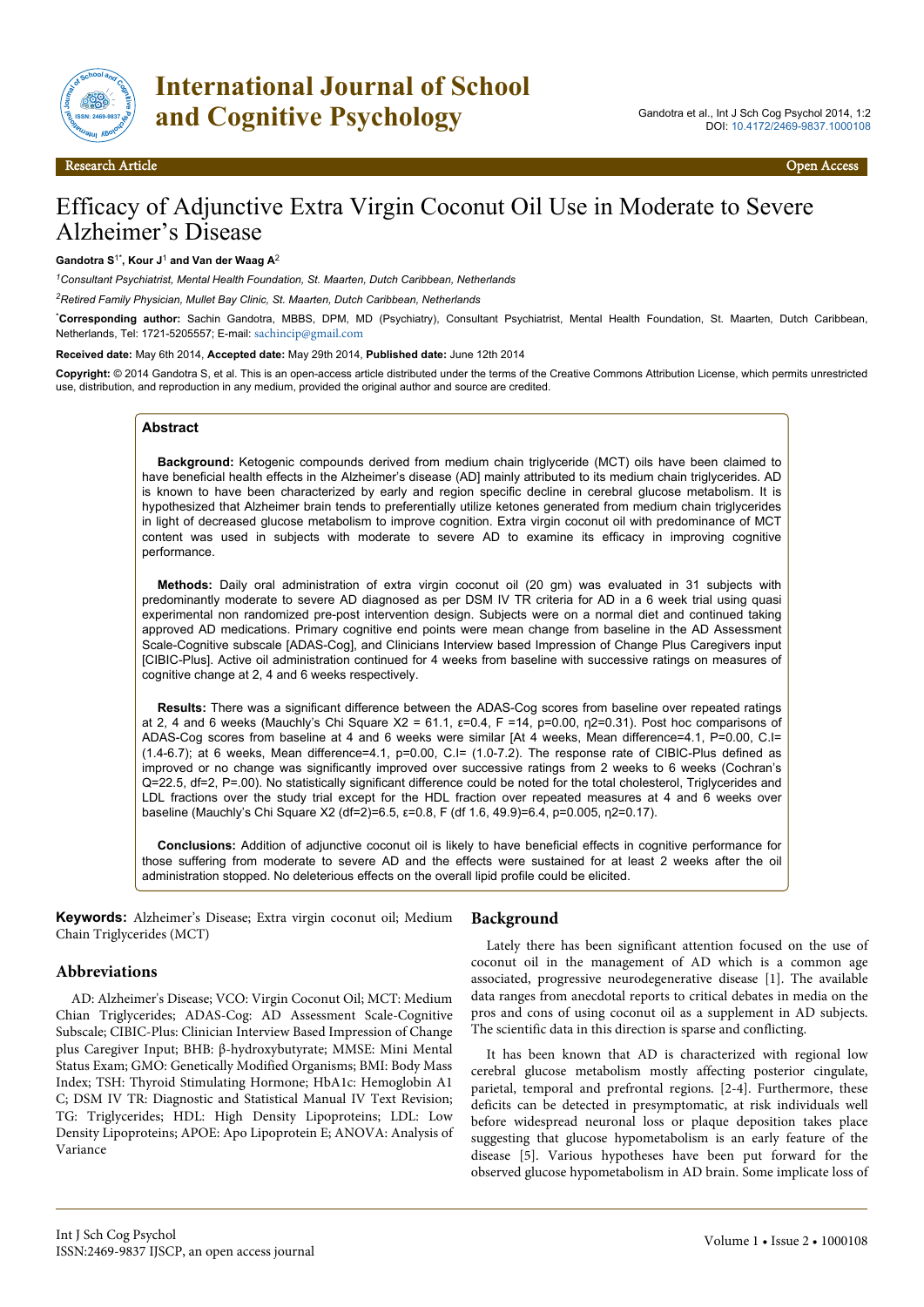#### Page 2 of 10

neuronal or dendritic fields [6]; some implicate mitochondrial dysfunction due to fragmentation of amyloid beta A and Apo E4 protein [7], while others indicate changes in insulin signaling [8-12]. Interventions targeting the cellular metabolism deficit in AD subjects might be beneficial in improving outcomes in these patients.

The finding of glucose hypometabolism in AD brain becomes interesting since it opens avenues for a possibility of utilizing alternate sources of energy for neurons and one such promising fuel for cells is ketones [13-15]. Ketogenic diets find extensive use in children with refractive epilepsy [16] and other neurological conditions such as amyotrophic lateral sclerosis [17], traumatic brain injury [18] and ischemia [19].

The scientific data indicating benefits of induction of ketosis in AD comes from animal studies and neuronal culture studies [20,21]. In a pilot study of mild to moderate AD patients, induction of ketosis by AC-1202, an oral ketogenic compound rapidly improved cognitive performance in subjects lacking the APOE4 allele [22]. Only one RCT [23] was available to indicate that induction of mild ketosis by administering oral AC-1202 compound in subjects with mild to moderate AD resulted in significant improvement in ADAS-cog scores from baseline on day 45 and day 90 of intervention.

Virgin Coconut Oil (VCO) with its predominance of medium chain fatty acids are preferentially transported through the portal venous system into the liver and are more readily available for oxidation to ketones to provide a rapid source of energy, thereby providing a relatively inexpensive source of alternate fuel to compromised neurons in subjects with AD [24]. VCO has been shown to have antiinflammatory, analgesic, and antipyretic properties [25,26], decrease lipid levels in serum and tissue as well as LDL lipid peroxidation [27], enhance antithrombotic effects related to inhibition of platelet coagulation and low cholesterol level [28] and increase antioxidant activity and inhibit lipid peroxidation in rats [29].

The main aim of the present study was to assess whether daily dosing of VCO in subjects with predominant moderate to severe AD would improve cognitive performance as measured by change from baseline in the AD Assessment Scale-Cognitive subscale (ADAS-Cog) coupled with Clinicians Interview based Impression of Change Plus Caregivers input (CIBIC-Plus) ratings over active oral VCO administration over 4 weeks and if the effects would be sustained for additional 2 weeks after cessation of VCO administration. Additional outcome measure was to assess the effects of oral VCO on the lipid profile of the subjects during the study trial.

# **Materials and Methods**

# **Participants**

The study sample was recruited from the White and Yellow Cross (WYC) Foundation for care for the elderly on the Island country of St Marten in the Dutch Caribbean. The participants included were from the residential facility, St Maarten Home, the dementia day care facility and from the district nursing, a community service of the White and Yellow Cross Foundation.

The diagnosis of dementia of Alzheimer's' type in the eligible subjects was made on the basis of DSM IV TR criteria and MMSE [30] was used to categorize the severity of AD into mild (21-24 points), moderate (10-20 points) or severe (≤9 points) [31]. Diagnosis was performed by qualified psychiatrists. Subjects were required to have a Modified Hachinski Ischemia Scale score of less than 4 [23]. Key exclusion criteria at Screen were: major depression as determined by a Cornell Scale for Depression in Dementia [32] score of >13, clinicallysignificant hypothyroidism as determined by thyroid function assessment, clinically-significant B12 deficiency, clinically-significant renal disease or insufficiency, clinically-significant hepatic disease or insufficiency, and any type of diabetes (HbA1C assessment). Detailed physical examination was carried out for all eligible subjects by a qualified physician. Other exclusion criteria were any significant neurological disease, current history of alcohol abuse or other substance abuse within 24 months prior to baseline, known HIV infection and use of any investigational compound within 30 days prior to screening, prior or current use of medium-chain triglycerides (MCTs) for medical purposes and known allergies to coconut oil.

Subjects receiving currently approved AD medications were included and required to remain on stable dosing throughout the duration of the study.

The study was approved by the ethics committee of the WYC Foundation. Subjects and their caregivers provided written informed consent for participation in the study. All clinical site monitoring and data management procedures were carried out in accordance with Good Clinical Practice Guidelines.

A total of 50 subjects were approached for eligibility out of which 18 refused to participate or did not meet the inclusion requirements. Therefore 32 subjects were screened and 1 subject dropped out due to inability to monitor virgin coconut oil administration. The final sample size was 31 subjects which completed the duration of the study.

# **Investigational product**

Extra virgin coconut oil (VCO): The Nutivac brand of extra virgin coconut oil was used which is non-hydrogenated, non-refined, and non-deodorized and non-bleached coconut oil. It is organic being free from pesticides, GMO or hexane. The product does not require refrigeration; is solid at room temperature and melts at 76 F. Traditionally, virgin coconut oil is produced by fermentation method, where coconut milk expelled from freshly harvested coconuts is fermented for 24-36 hours, and during this period, the oil phase gets separated from aqueous phase. Further, the resulting wet oil is slightly heated for a short time to remove the moisture and finally filtered [33]. Coconut oil has a long shelf life and is used in baking industries, processed foods, infant formulas, pharmaceuticals, cosmetics and as hair oil. The oil contains 92% of saturates consisting of medium chain fatty acids in the form of triglycerides, and about 8% of unsaturates consisting of oleic and linoleic acids as triglycerides. The oil has a small amount of unsaponifiable matter (<0.5%), and is colorless [33]. Roughly 45 to 50% of fatty acids of coconut oil form lauric acid. Lauric acid is known to kill viruses and bacteria that are enveloped in a phospholipid membrane [33]. Daily administration of 20gm of virgin coconut oil was used as a supplement mixed with (pudding, oatmeal, yogurt, or drunk as such). The oil was blended in the food product. If the subject was unable to consume the entire product in one time, it could be consumed slowly and the blended food product could be stored in a refrigerator for a maximum period of 24 hrs. The administration was done under supervision of a nurse who ensured that adequate amount was consumed by the subject. The administration was done shortly after a major meal (breakfast) to avoid any adverse events. Adverse events expected and noted were diarrhea, nausea, flatulence, stomach discomfort, hyperactivity or derangements in lipid parameters. The subjects who presented with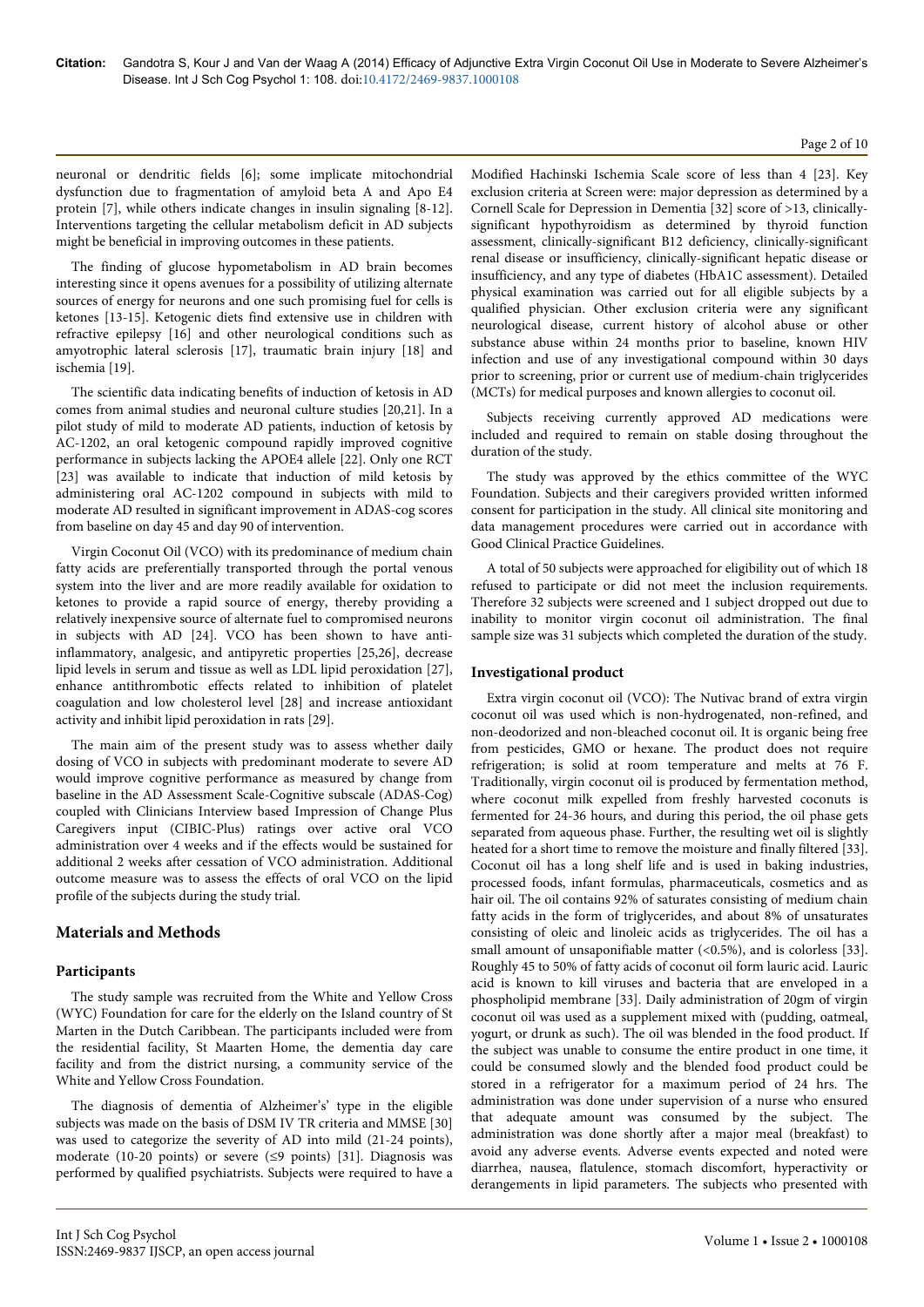mild GI side effects were found to tolerate the recommended dose in divided doses. In case of intolerable adverse events the subject were excluded from the study.

## **Study visits**

Participants were scheduled for five study visits: Screening, Baseline, and post-baseline at 2 weeks, 4weeks and 6 weeks. The oral VCO administration lasted for 4 weeks after baseline assessment and for the last two weeks assessments were carried out in absence of oil administration. Screening assessments included: demographics, medical/surgical history, DSM-IV criteria for dementia, prior and concomitant medications, physical examination, height, weight, BMI, vital signs, TSH, B12, lipid profile, and HbA1C assessments. At baseline, ADAS-Cog, MMSE and Cornell Scale for Depression in Dementia were applied. After baseline parameters VCO administration started under supervision of the nursing staff. At 2, 4 and 6 weeks ADAS-cog, MMSE was repeated and CIBIC-plus was applied. Lipid profile was repeated at 4 and 6 weeks. The adverse events were charted throughout the study trial after administration of the coconut oil.

### **Outcome measures**

As required by the protocol, all cognitive testing was carried out by trained psychiatrists.

The Alzheimer's Disease Assessment Scale-Cognitive scale (ADAS-Cog) [34] generally requires 30 to 45 minutes to complete, is one of the most widely used cognitive tests for anti-dementia drugs and is frequently considered the "gold standard" in evaluating cognitive outcomes. The ADAS-Cog subscale consists of 11 tasks measuring cognitive abilities in memory, language, orientation, and praxis. The test includes seven performance items and four clinician-rated items, with a total score ranging from 0 (no impairment) to 70 (severe impairment). The memory items includes two performance items (word recall and word recognition), and one clinician rated item (remembering test instructions). In word recall, the subject is shown ten words on flash cards and then asked to recall the words in any order. In word recognition, the subject is read aloud 12 words from flash cards. The cards containing the 12 words read to the patient are then mixed with 12 new word containing cards, and all 24 cards shown to the subject. The subject is then asked to distinguish the new words from the words that were read aloud. Language items include two performance items (naming objects and following commands) and three clinician rated items (spoken language ability, word finding difficulty, and comprehension of spoken language). In naming objects, the subject is presented with real objects (such as pencil, wallet, or comb) and asked to name them. In the clinician rated language items, the clinician evaluates the subjects' overall ability to understand and communicate spoken language during the course of the test. The orientation item consists of one performance test, in which the subject is asked a series of questions related to where the subject physically is located and time and date. Praxis items include two performance items [constructional and ideational]. In constructional praxis, the subject is asked to draw several specific geometric shapes. In ideational praxis, the subject is asked to perform a task, such as mailing a letter, and is scored on the ability to complete the task. The higher the ADAS-Cog score, the more impaired the subject. Lowering of the ADAS-Cog score is a measure of cognitive improvement.

The Mini Mental Status Examination (MMSE) is a simple test used primarily for screening for dementia. It was used to measure the severity of dementia. Higher scores on MMSE indicate less impairment. The MMSE is much less sensitive than the ADAS-Cog to change, yet is advantageous in that it can be easily administered [30].

Clinician Interview Based Impression of Change plus Caregiver Input (CIBIC-Plus) is a comprehensive global measure of detectable change in cognition, function and behavior, based on separate interviews with patients and care-givers. It was introduced to add observations from the care givers. It uses a seven point scale, from 1 (markedly worse) to 7 (markedly better). For CIBIC plus a dichotomized analysis was predefined as no change (likert points 1-4) and improved (likert points 5-7) [35].

## **Statistical Analysis**

The descriptive statistics were used to delineate the socio demographic and clinical variables. Repeated measures ANOVA with post hoc comparisons were used to compare ADAS-cog scores from baseline over 2, 4 and 6 weeks. Lipid fractions of total cholesterol, LDL, Triglycerides and HDL were also analyzed with repeated measures ANOVA from baseline over 2, 4 and 6 weeks. Cochran's Q was used to analyze the CIBIC-Plus ratings over 2, 4 and 6 weeks from baseline.

## **Results**

| Characteristic               |                |
|------------------------------|----------------|
| Age (Years)                  |                |
| Mean + SD                    | $81.9 + 9.63$  |
| Range                        | 57-100         |
| Height (cm)                  |                |
| Mean + SD                    | $162.3 + 10.3$ |
| Range                        | 143-181        |
| Weight (Kg)                  |                |
| Mean + SD                    | $65.9 + 12.1$  |
| Range                        | 45-100         |
| <b>BMI</b>                   |                |
| $Mean + SD$                  | $24.8 + 3.5$   |
| Range                        | 20-34          |
| Sex                          |                |
| Male $n$ $%$ )               | 10(32.3)       |
| Female n (%)                 | 21(67.7)       |
| Education                    |                |
| Grade School n (%)           | 27(87.1)       |
| High School n (%)            | 3(9.7)         |
| Some College Education n (%) | 1(3.2)         |

Table 1: Socio demographic characteristics.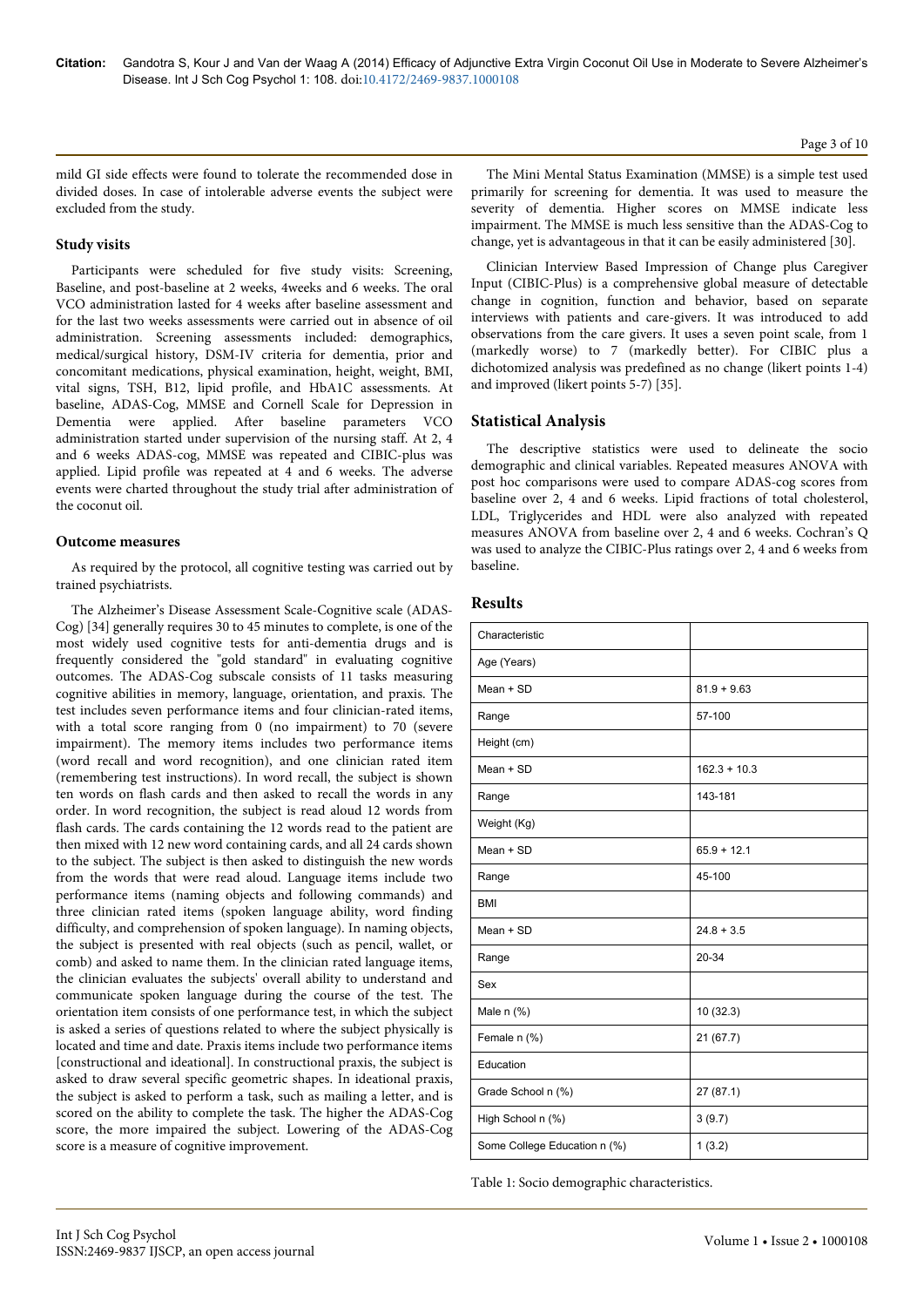# Page 4 of 10

The mean age of the sample was  $81.9 \pm 9.63$  years with higher representation of females (67.7%) and majority (87.1%) being educated up to the grade school (Table 1).

dementia based on MMSE scores at baseline were 54.8% and 49.1% respectively. 83.9% of subjects were on approved anti-dementia medications and were allowed to continue as such. The mean ADAScog scores were 51.3  $\pm$  14.8. The data including the baseline lipid profile is detailed in Table 2.

The mean BMI of the sample was  $24.8 \pm 3.5$  kg/m<sup>2</sup>. The relative proportion of subjects categorized as having moderate and severe

| Characteristic                     |                |
|------------------------------------|----------------|
| Use of Anti dementia medications   |                |
| Present n (%)                      | 26 (83.9)      |
| Absent n (%)                       | 5(16.1)        |
| <b>MMSE Scores</b>                 |                |
| Mild (MMSE:21-24) n(%)             | 1(3.2)         |
| Moderate (MMSE:10-20) n (%)        | 17 (54.8)      |
| Severe (MMSE:< 9) n (%)            | 13 (41.9)      |
| <b>Baseline MMSE Score</b>         |                |
| $Mean + SD$                        | $10.4 + 7.2$   |
| Range                              | $0 - 21$       |
| Baseline ADAS Cog Scores           |                |
| $Mean + SD$                        | $51.3 + 14.8$  |
| Range                              | $20 - 70$      |
| Baseline Total Cholesterol (mg/dl) |                |
| $Mean + SD$                        | $209 + 50.9$   |
| Baseline HDL cholesterol (mg/dl)   |                |
| Mean + SD                          | $53.6 + 15.2$  |
| Baseline Triglycerides (mg/dl)     |                |
| $Mean + SD$                        | $112.6 + 52$   |
| Baseline LDL cholesterol (mg/dl)   |                |
| $Mean + SD$                        | $132.7 + 42.5$ |
| Presence of Adverse Effects        |                |
| Diarrhea n (%)                     | 2(6.5)         |
| Flatulence n (%)                   | $\mathbf 0$    |
| Nausea n (%)                       | 2(6.5)         |
| Stomach Dyscomfort n (%)           | 2(6.5)         |
| Hyperactivity n (%)                | 3(9.7)         |

Table 2: Clinical Characteristics and baseline measurements

The adverse events of diarrhea, nausea and stomach discomfort were observed in 6.5% of the sample whereas hyperactivity was seen in 9.7% of the subjects. However, none of the subjects had to be excluded due to the adverse effects as dividing the dose of the VCO eliminated the adverse events.

Primary outcome defined by the protocol were change from Baseline in ADAS-Cog at 2, 4 and 6 weeks post baseline. Table 3 represents the comparison of ADAS-cog scores from baseline over repeated measures at 2, 4 and 6 weeks using repeated measures ANOVA. The comparison was significant at p=.00 indicating that with the daily administration of VCO cognitive performance of the subjects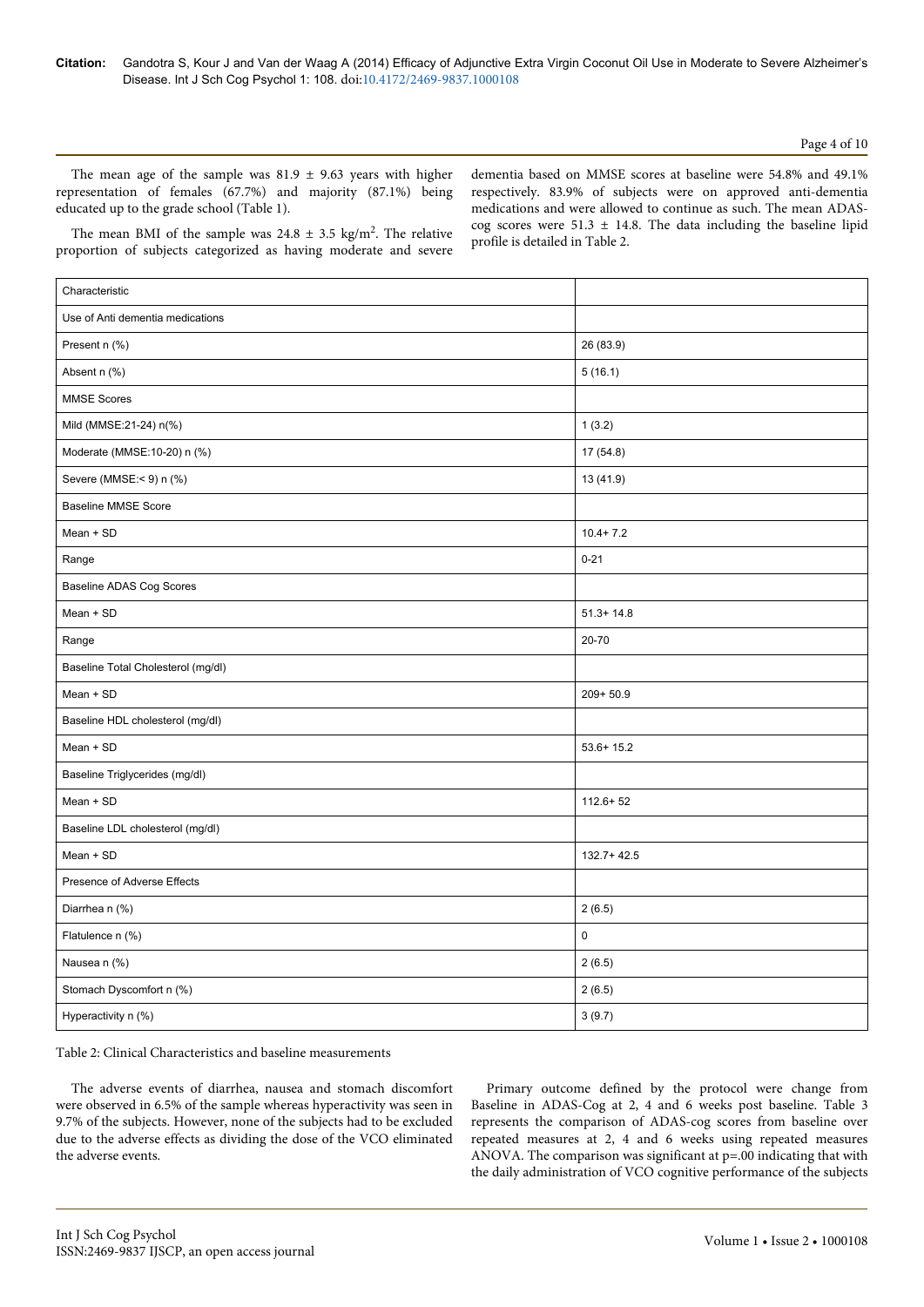# Page 5 of 10

showed a consistent improvement over 4 weeks of active coconut oil administration. The intervention yielded a modest effect size of 0.3. On further post hoc comparisons all comparisons from baseline over 2, 4 and 6 weeks were significant at p=.00, with improvement more pronounced at 4 weeks (Mean difference=4.1, P=0.00, C.I= (1.4-6.7) than at 2 weeks [Mean difference=2.6, p=.00, C.I=(0.6-4.5) from the baseline. The effects seem to stabilize from the end of 4 weeks to 6 weeks post baseline with post hoc comparisons being similar [At 4 weeks, Mean difference=4.1, P=0.00, C.I= (1.4-6.7); At 6 weeks, Mean difference=4.1, p=0.00, C.I=(1.0-7.2)].

Since higher ADAS-Cog scores represent increased impairment, a negative score in change from Baseline represents an improvement in cognitive performance. Figure 1 illustrates the inverse relationship between improvement and ADAS-Cog scores. Figure 2 and Figure 3 represents the plot of mean ADAS-cog scores over repeated measures from baseline at 2, 4 and 6 weeks showing a consistent decrease of the mean ADAS-cog scores up to 4 weeks of VCO administration and then plateauing off from 4 to 6 weeks in absence of VCO administration.

| Characteristic         |                 | Chi $\epsilon$<br>Mauchly's<br>Square<br>X <sub>2</sub> |     | F    | P       | <b>Effect Size</b><br>n2 | Confidence<br>Interval |
|------------------------|-----------------|---------------------------------------------------------|-----|------|---------|--------------------------|------------------------|
| <b>ADAS Cog Scores</b> |                 |                                                         |     |      |         |                          |                        |
| Baseline (Mean + SD)   | $51.3 + 14.8$   | 61.1                                                    | 0.4 | 14.0 | $.00**$ | .31                      |                        |
| At 2 weeks (Mean + SD) | $48.7 + 15.4$   |                                                         |     |      |         |                          |                        |
| At 4 weeks (Mean + SD) | $47.2 + 16.3$   |                                                         |     |      |         |                          |                        |
| At 6 weeks (Mean + SD) | $47.2 + 16.3$   |                                                         |     |      |         |                          |                        |
| Post hoc comparison    | Mean Difference |                                                         |     |      | p       |                          | 95% C.I                |
| ADAS Cog (baseline) vs |                 |                                                         |     |      |         |                          |                        |
| ADAS cog at 2weeks     | 2.6             |                                                         |     |      | $.00**$ |                          | $(0.6-4.5)$            |
| ADAS cog at 4 weeks    | 4.1             |                                                         |     |      | $.00**$ |                          | $(1.4 - 6.7)$          |
| ADAS cog at 6 weeks    | 4.1             |                                                         |     |      | $.00**$ |                          | $(1.0 - 7.2)$          |

Table 3: Comparison of ADAS-cog scores at 2, 4 and 6 weeks over baseline using repeated measures ANOVA (n=31). p<0.001\*\* Green House Geisser ε.

| Characteristic   |           | df | Cochran's Q | p       |
|------------------|-----------|----|-------------|---------|
| CIBIC-Plus       |           |    |             |         |
| 2 weeks          |           |    |             |         |
| Improved $n$ (%) | 13 (41.9) |    |             |         |
| No change n (%)  | 18 (58.1) |    |             |         |
| 4 weeks          |           |    |             |         |
| Improved $n$ (%) | 26 (83.9) | 2  | 22.5        | $.00**$ |
| No Change n (%)  | 5(16.1)   |    |             |         |
| 6 weeks          |           |    |             |         |
| Improved $n$ (%) | 26 (83.9) |    |             |         |
| No Change n (%)  | 5(16.1)   |    |             |         |

Table 4: Comparison of CIBIC-Plus ratings over successive ratings at 2weeks, 4 weeks and 6 weeks using Cochran's Q test. (n=31).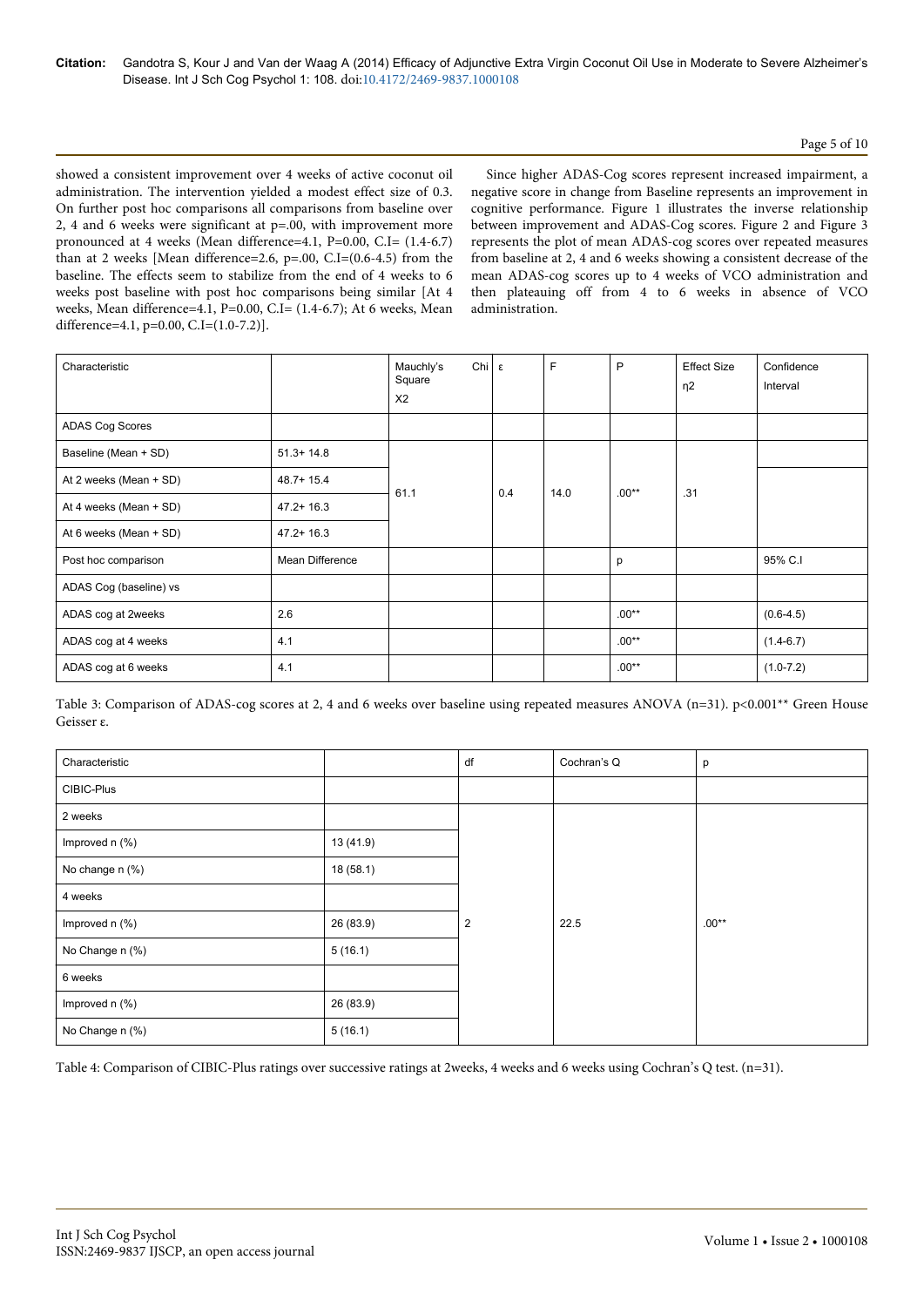Page 6 of 10

Figure 1: Mean Change in ADAS-cog from baseline over 2, 4 and 6 weeks. Y Axis is change in ADAS-cog scores from baseline. X Axis represents time in weeks. Subjects were administered VCO up to the end of 4 weeks. The subjects demonstrated significant difference in ADAS-cog scores over baseline over repeated measures at 2, 4 and 6 weeks. The results were more pronounced 4 and 6 weeks. For number of subjects, confidence intervals, and pvalues, see Table 3.

Disease. Int J Sch Cog Psychol 1: 108. doi:10.4172/2469-9837.1000108

**Citation:** Gandotra S, Kour J and Van der Waag A (2014) Efficacy of Adjunctive Extra Virgin Coconut Oil Use in Moderate to Severe Alzheimer's

 $52.0$ 51.0 ADAS Scores 50.00  $\overline{\mathbf{a}}$ <br> $\cong$  49.00 48.00 47.00  $500$  $1<sup>1</sup>$  $2.00$  $3.00$ 4 hr ຊີດ Time (weeks)

Figure 2: Mean ADAS-cog scores at each point of assessment from baseline over 6 weeks. The mean ADAS-cog scores registered a decline at 2 weeks post intervention and the effects were pronounced at 4 and 6 weeks indicating improvement in cognitive performance. The effects stabilized from the end of 4 weeks to 6 weeks when the administration of VCO ceased as per protocol.

CIBIC-Plus scale was used to see the clinical cumulative effect of small improvements in several domains (e.g., cognition, behaviour, function). The results of the analysis revealed that there was a significant difference (Cochran's Q=22.5, df=2, p=.00) over successive ratings at 2, 4 and 6 weeks (Table 4). Compared to 41.9% of subjects showing improvement at 2 weeks, the subjects registering improvement doubled to 83.9% at the end of 4 weeks when the oil administration stopped with effects sustained at 6 weeks with cessation of coconut oil administration. The mental/cognitive and the behavioral domains were observed to show the most pronounced and no perceptible changes were observed in the functioning domain. The caregivers and the nurses observed more alertness, ease of expression of language and improvement in overall activity. Appreciable changes were observed in the affect with the subjects showing emotional expression and cooperativeness in their overall demeanour.

No significant statistical difference could be elicited for the total cholesterol, Triglycerides, and LDL fraction from the baseline over subsequent ratings at 4 weeks on oil administration and after 6 weeks without coconut oil administration from baseline. The comparisons for different lipid fractions as yielded on repeated measures ANOVA was: Total cholesterol: Mauchly's Chi Square Χ2 (df=2)=2.8, ε=0.9, F(df 1.8, 54.8)=0.2, p=0.7, η2=0.009; Triglycerides(TG): Mauchly's Chi Square Χ2 (df=2)=2.9, ε=0.9, F (df 1.8, 54.7)=1.36, p=0.2, η2=0.04; Low density lipoproteins (LDL): Mauchly's Chi Square Χ2 (df=2)=8.2, ε=0.8, F (df 1.6, 48.1)= 0.5, p=0.5, η2=0.01. High Density Lipoproteins (HDL) cholesterol was the only one that showed statistical significance over repeated measures. (Mauchly's Chi Square Χ2 (df=2) =6.5, ε=0.8, F (df 1.6, 49.9) = 6.4, p= 0.005,  $\eta$ 2= 0.17).

In general, no significant differences between groups were observed for changes in serum chemistry and hematology values, or vital signs over the study duration.





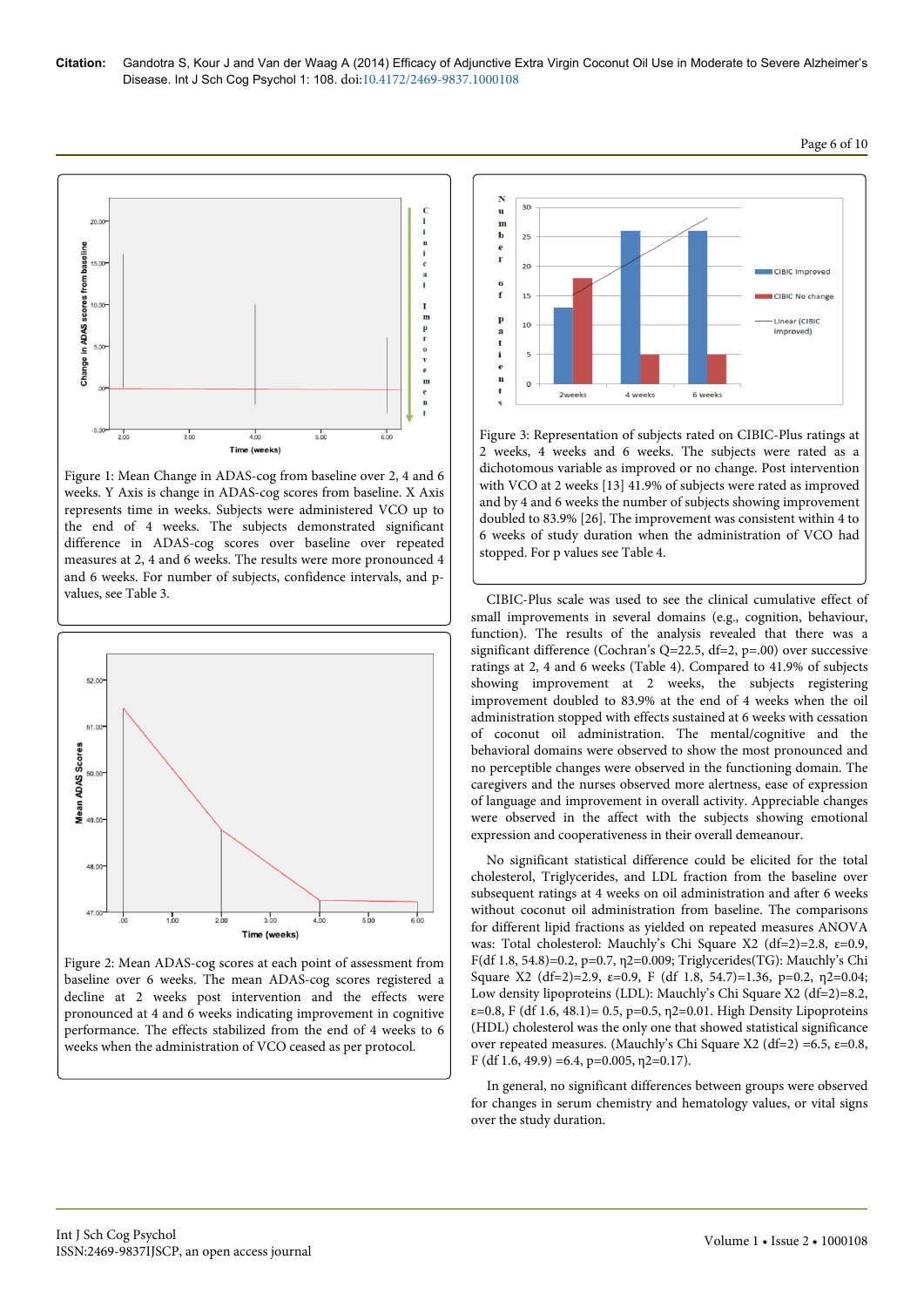**Citation:** Gandotra S, Kour J and Van der Waag A (2014) Efficacy of Adjunctive Extra Virgin Coconut Oil Use in Moderate to Severe Alzheimer's Disease. Int J Sch Cog Psychol 1: 108. doi:10.4172/2469-9837.1000108

### **Discussion**

The results of the index study indicated that administration of oral virgin coconut oil in subjects with moderate with severe AD brought about significant improvement in cognitive performance as measured on the outcome measures of ADAS-cog and CIBIC-plus ratings. The intervention was seen to have a modest effect size of 0.3. The improvement was elicited over a short duration of 2weeks and was more pronounced by the end of 4 weeks till the oil administration lasted and the improvement was sustained for the next two weeks in absence of coconut oil administration.

There is significant literature available on the beneficial effects of coconut oil on many different maladies mainly attributed to the medium chain fatty acid content of the coconut oil [33]. It has shown to be effective in various malabsorption syndromes [36], HIV [37], has antibacterial and antifungal properties [38], anti-inflammatory and anti-cancer properties [39,40]. Besides these it has also been shown to have beneficial antithrombotic [25], lowering cholesterol and antioxidant effects [41,42]. The effects on improving cognition in subjects with AD have only recently gained attention. A case study [43] suggests cognitive improvement in subjects with early onset AD after dietary intervention with coconut oil.

We observed improvement in ADAS-cog scores early in the study duration at 2 weeks and they were more pronounced by 4 weeks, the effects being sustained for additional two weeks after cessation of the intervention. The data is comparable to other studies showing rapid response rates after intervention. In the study by Hendersen et al. [23] the subjects with AD on oral ketogenic compound AC-1202 showed significant improvement in ADAS-cog scores at days 45 and days 90 compared to a placebo. Similar rapid results were also seen in another study [22] where 20 subjects with mild to moderate AD given single dose tricaprylic acid [40 gm] vs. placebo on another occasion showed improved Paragraph Recall scores 90 minutes after just one dose and in nine ApoE4- persons ADAS-Cog improved by average of 6 points. The rapid response rates observed might indicate that the intervention might be acting more at the level of cellular metabolism rather than altering the disease process by addressing more typical targets, such as amyloid or tau which would be expected to take much longer to bring about any change if any.

Our study indicated statistically significant difference on ADAS-cog scores over repeated measures at 2, 4 and 6 weeks over baseline, we were interested in capturing clinically larger differences whether the caregivers felt improvement of the intervention. This was achieved by successive ratings on CIBIC-Plus. An individual on CIBIC-Plus may be rated as improved because of the cumulative effect of small improvements in several domains e.g., cognition, behaviour, function. We found significant improvement from 2 weeks to 4 weeks and it was further sustained for additional two weeks with cessation of coconut oil administration. It was further observed that most of the caregivers observed improvements in the mental/cognitive domains of alertness, expression of language and overall activity. There were also pronounced improvements noted in the affect, however no perceptible changes were noted in the functioning domain of the CIBIC-Plus. Similar effects have been reported in the case reports on the use of coconut oil in subjects with AD. Newport [44] reported improvements in characteristics such as alertness, ability to initiate and maintain conversation, improved recognition, not looking lost and normalization of gait and vision on 2months of daily coconut oil administration. The administration of coconut oil was fairly tolerated by the subjects without alteration of their regular diet and none of the subject was excluded due to presence of adverse effects. Placebo response might be indicated especially due to the lack of strong efficacy in MMSE and CIBIC-Plus due to relative insensitivity of these tests, the small number of subjects, and/or the short duration of the trial, the observed results seem to be in line with the direction of improvement recorded on ADAS-cog scores, and limited data supports this finding [44] we submit caution in over-interpretation of these results. It does however indicate the positive overall beneficial effects of coconut oil in different domains of AD perceptible to the caregivers.

Most of the studies [22,23] have focused on the subjects with mild severity of AD or mild cognitive impairment. Our sample had a predominance of subjects with moderate (54.8%) and severe (41.9%) degree of AD. Our study reveals improvement in cognitive performance for subjects with fairly advanced disease process. The beneficial effects of virgin coconut oil might not be limited in the early disease process but clinical gains are likely to be appreciated later during the disease stage.

Though the index study did not aim to investigate the cause for the observed cognitive improvement in subjects with AD after administration of virgin coconut oil, the literature reported postulates induction of ketosis from the Medium Chain Triglycerides (MCT) as a potential mechanism for cognitive improvement in subjects with AD. A pilot study to assess the effects of beta hydroxyl butyrate (BHB) on cognition in memory impaired subjects yielded beneficial effects on cognition after a single dose of 40 gm of tricaprylic acid [22]. Perhaps in one of the more systematic efforts on the issue [23] on 152 patients with mild to moderate AD received AC-1202 (containing 20 g MCT) or placebo for 90 days in a double-blind, randomized design the results revealed a mean change from baseline in ADAS-Cog score on Day 45: 1.9 point difference, p=0.0235 in ITT; 2.53 point difference, p=0.0324 in per protocol; 2.6 point difference, p=0.0215 in dosage compliant. Furthermore, ApoE4- patients taking AC-1202 differed from placebo by 5.73 points at Day 45 (p=0.0027) and by 4.39 points at Day 90 and even more significant in dosage compliant patients. The data from the preclinical studies with induction of ketosis in aged dogs [45], neuronal culture studies [20] provide further leads into hypothetical mechanisms by which ketosis might bring about a desirable improvement in subjects with AD, however the precise mechanism by which induction of ketosis brings about cognitive improvement is yet to be understood [23].

Most of the studies have concentrated on the induction of ketosis from specific medium chain triglycerides such as AC 1202 with primarily 8 carbon atoms (C8) in the study by Hendersen et al. [23] and tricaprylic acid in the one by Reger et al. [22] and the results are argued based on the observed correlations between cognitive performance and circulating Beta Hydroxy Butyric acid [BHB] levels. It might be argued that use of coconut oil with its more variable composition [MCT with 8-12 carbon atoms [33] and unique character of healing properties might be contributing to improvement by factors beyond induction of ketosis. Suggestion towards this comes from several reports implicating MCTs in increasing fatty acid oxidation with possible roles in weight loss [41]. However, in general, very little MCTS with C8 reaches the blood stream after ingestion of an MCT and with complete hydrolysis in the gut lumen and obligate oxidation in the portal vein [46-48]. In studies on humans dosed with C8 containing MCTs, very little free C8 is found in arterial blood [49]. Furthermore, in the study by Hendersen et al. [23] AC-1202 induced transient increases of ketosis that reached average levels of 0.3 to 0.4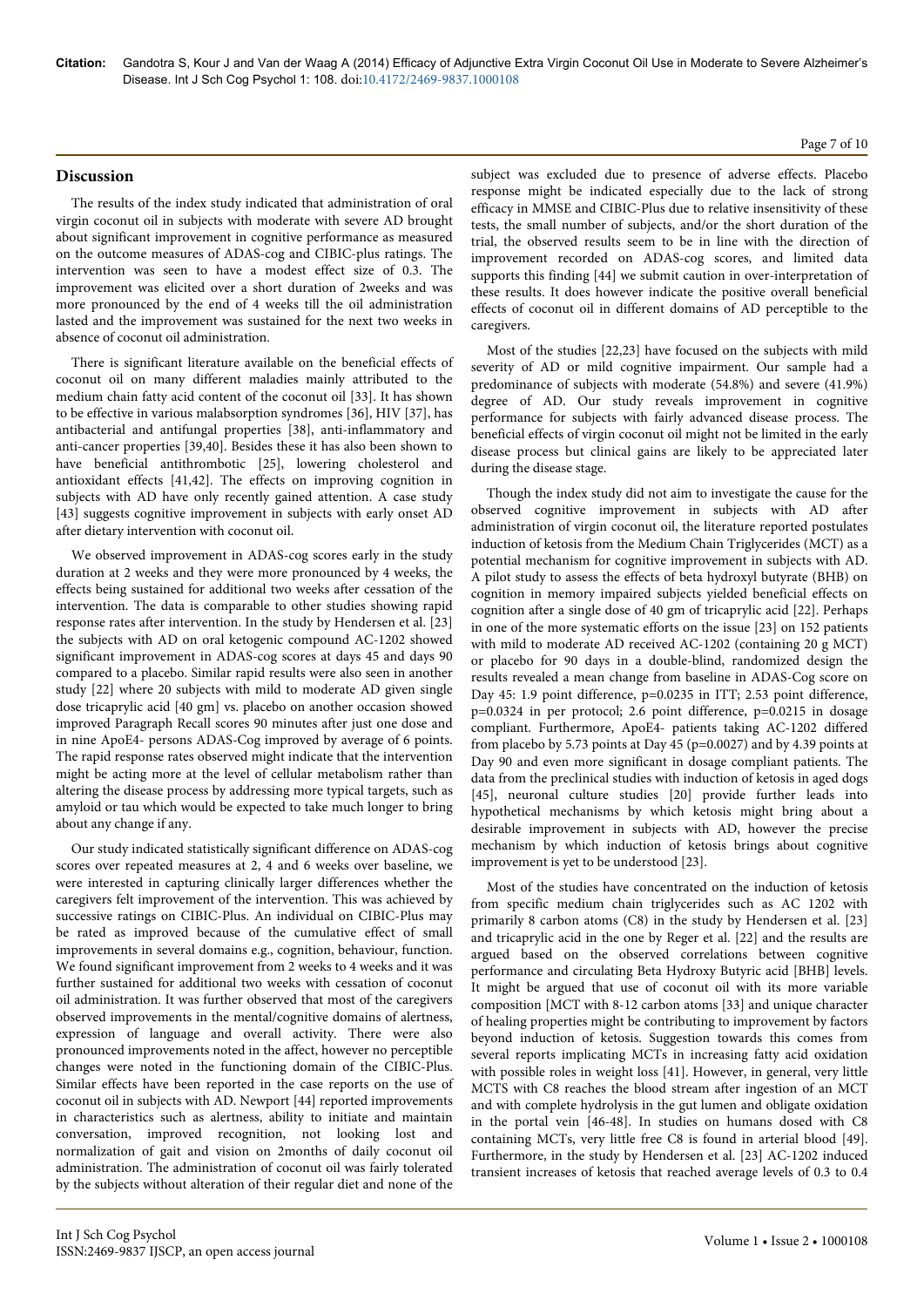### mM in the 2 hour postdose sample on Days 45 and 90. It has been seen that oral ingestion of coconut oil yields comparable serum ketone levels of 0.3-0.5 mM [43] which is further comparable to the one produced during exercise [43]. In studies of low carbohydrate diets, average levels of BHB after 2 weeks range from 0.4 mM to 0.65 mM, and these levels frequently decrease over time and may return to Baseline after 10 to 12 weeks [50-53]. Ketogenic diets yield more sustained levels of BHB [above 1 mM] [54,55]. As a comparison, much higher levels of serum BHB are found during 5–6 weeks of starvation (4–8 mM) [56] and in cases of diabetic ketoacidosis (9–10 mM) [57]. It is unclear if the proposed induction of mild ketosis as suggested in earlier studies [1] is the sole underlying cause of observed beneficial effects since similar levels of ketosis are observed in other states and further the levels are observed to decline after a time period. It might therefore be suggested that coconut oil by virtue of its variable composition, with similar beneficial effects and limited sustained effects (at least two weeks of the study duration) might be acting by its unique properties beyond the induction of ketosis. These unique properties should be a focus of further investigation especially considering that VCO offers a relatively inexpensive and yet clinically relevant avenue for cognitive improvement in AD.

As secondary outcome measure our study points to the improved outcomes on the lipid profile of the subjects over repeated measures of the study duration with significant difference observed in the HDL profile while the other fractions of total cholesterol, LDL and TG fractions did not reveal any significant change over the baseline. We submit that this finding may be considered with caution especially in light of the minimal effect size of 0.1 observed for this association. The available literatures on the effects of coconut oil on the lipid profile have been conflicting [24]. Some studies have failed to find any association of coconut oil with adverse lipid profile changes [58] and some have showed that coconut oil consumption has beneficial effects compared to other dietary fats [59]. The effectiveness of polyunsaturated fatty acids in reducing serum cholesterol and LDL cholesterol has been well documented [60]. It has been hypothesized that the consumption of coconut oil, as a part of routine diet, may not contribute to the risk for coronary artery disease directly by affecting the lipid profile or indirectly by aggravating oxidative stress [24].

The index study was a preliminary effort to document the effects of virgin coconut oil on cognitive performance in subjects with moderate to severe dementia triggered by limited evidence in this area of AD research. The study had limitations in terms of small sample size and short study trial with limited ability to address the safety and efficacy of longer periods of administration. The future efforts should be directed in investigating the effects of virgin coconut oil in a larger sample with a randomized placebo controlled design over extended periods of follow up. In line with the approach of Hendersen et al. [23] possibilities of incorporating serum ketone analysis and genetic analysis for the carriage status of the epsilon 4 (E4) variant of the apolipoprotein E gene (APOE) might offer more clarity in the direction and mechanisms coconut oil yields benefits in the subjects with AD.

# **Conclusions**

Index study suggests that adjunctive use of virgin coconut oil in subjects with moderate to severe AD offers significant improvement in cognitive performance as measured by not only on significant statistical gains measured on ADAS-cog scores but also more perceptible clinical gains as captured on the CIBIC-Plus ratings over

the study duration. Previous studies have focused on the use of oral ketogenic compounds from MCT oils as showing benefits in cognition in subjects with mild to moderate AD, we submit that similar improvement may occur using an equivalent amount of virgin coconut oil, more widely available to world populations and relatively inexpensive. Though induction of ketosis seems promising as the underlying mechanism but further investigations are warranted considering the unique properties of virgin coconut oil and its widespread clinical applications. The study indicated beneficial effects on the HDL profile over the study duration however; we submit that more research is indicated in this area with more rigorous designs implicating use of coconut oil as a useful adjunct without interfering with the diet, other medications or comorbidities in subjects with AD.

# **Competing Interests**

The authors may benefit from the publication. The White and Yellow Cross Foundation of St Maarten funded the study.

# **Acknowledgements**

The authors would like to thank the participants of the study and their caregivers. We would like to acknowledge the support of the board members of the White and Yellow Cross [WYC] Foundation especially Mr Michel Soons and Dr Theo Jolles. The authors would like to thank Ms Bregje Boetekees [Manager WYC] for her excellent coordination of the logistics and nurses employed by the WYC Foundation Ms Hellen Gallant, Ms Mildred Lake, Ms Claudette Mc Morris, Mr Corwin James who assisted in the data collection. We would also like to acknowledge the contribution of Ms Liska Busby from the SLS laboratory at St Maarten for her involvement in the laboratory assessments conducted during the study.

# **References**

- 1. Coconut oil, ketones and Alzheimer's disease. Alzheimer society British Colombia.
- 2. [De Leon MJ, Ferris SH, George AE, Christman DR, Fowler JS, et al.](http://www.ncbi.nlm.nih.gov/pubmed/6410799) [\(1983\) Positron emission tomographic studies of aging and Alzheimer](http://www.ncbi.nlm.nih.gov/pubmed/6410799) [disease. AJNR Am J Neuroradiol 4: 568-571.](http://www.ncbi.nlm.nih.gov/pubmed/6410799)
- 3. [Mosconi L, De Santi S, Rusinek H, Convit A, de Leon MJ \(2004\)](http://www.ncbi.nlm.nih.gov/pubmed/15853510) [Magnetic resonance and PET studies in the early diagnosis of Alzheimer's](http://www.ncbi.nlm.nih.gov/pubmed/15853510) [disease. Expert Rev Neurother 4: 831-849.](http://www.ncbi.nlm.nih.gov/pubmed/15853510)
- 4. [Reiman EM, Caselli RJ, Yun LS, Chen K, Bandy D, et al. \(1996\)](http://www.ncbi.nlm.nih.gov/pubmed/8592548) [Preclinical evidence of Alzheimer's disease in persons homozygous for](http://www.ncbi.nlm.nih.gov/pubmed/8592548) [the epsilon 4 allele for apolipoprotein E. N Engl J Med 334: 752-758.](http://www.ncbi.nlm.nih.gov/pubmed/8592548)
- 5. [Reiman EM, Chen K, Alexander GE, Caselli RJ, Bandy D, et al. \(2004\)](http://www.ncbi.nlm.nih.gov/pubmed/14688411) [Functional brain abnormalities in young adults at genetic risk for late](http://www.ncbi.nlm.nih.gov/pubmed/14688411)[onset Alzheimer's dementia. Proc Natl Acad Sci U S A 101: 284-289.](http://www.ncbi.nlm.nih.gov/pubmed/14688411)
- 6. [Sullivan PG, Brown MR \(2005\) Mitochondrial aging and dysfunction in](http://www.ncbi.nlm.nih.gov/pubmed/15795049) [Alzheimer's disease. Prog Neuropsychopharmacol Biol Psychiatry 29:](http://www.ncbi.nlm.nih.gov/pubmed/15795049) [407-410.](http://www.ncbi.nlm.nih.gov/pubmed/15795049)
- 7. [Mahley RW, Huang Y \(2006\) Apolipoprotein \(apo\) E4 and Alzheimer's](http://www.ncbi.nlm.nih.gov/pubmed/16866905) [disease: unique conformational and biophysical properties of apoE4 can](http://www.ncbi.nlm.nih.gov/pubmed/16866905) [modulate neuropathology. Acta Neurol Scand Suppl 185: 8-14.](http://www.ncbi.nlm.nih.gov/pubmed/16866905)
- 8. [Hoyer S \(1992\) Oxidative energy metabolism in Alzheimer brain. Studies](http://www.ncbi.nlm.nih.gov/pubmed/1418218) [in early-onset and late-onset cases. Mol Chem Neuropathol 16: 207-224.](http://www.ncbi.nlm.nih.gov/pubmed/1418218)
- 9. [Hoyer S \(1998\) Is sporadic Alzheimer disease the brain type of non](http://www.ncbi.nlm.nih.gov/pubmed/9720971)[insulin dependent diabetes mellitus? A challenging hypothesis. J Neural](http://www.ncbi.nlm.nih.gov/pubmed/9720971) [Transm 105: 415-422.](http://www.ncbi.nlm.nih.gov/pubmed/9720971)
- 10. [Henderson ST \(2004\) High carbohydrate diets and Alzheimer's disease.](http://www.ncbi.nlm.nih.gov/pubmed/15082091) [Med Hypotheses 62: 689-700.](http://www.ncbi.nlm.nih.gov/pubmed/15082091)

#### Page 8 of 10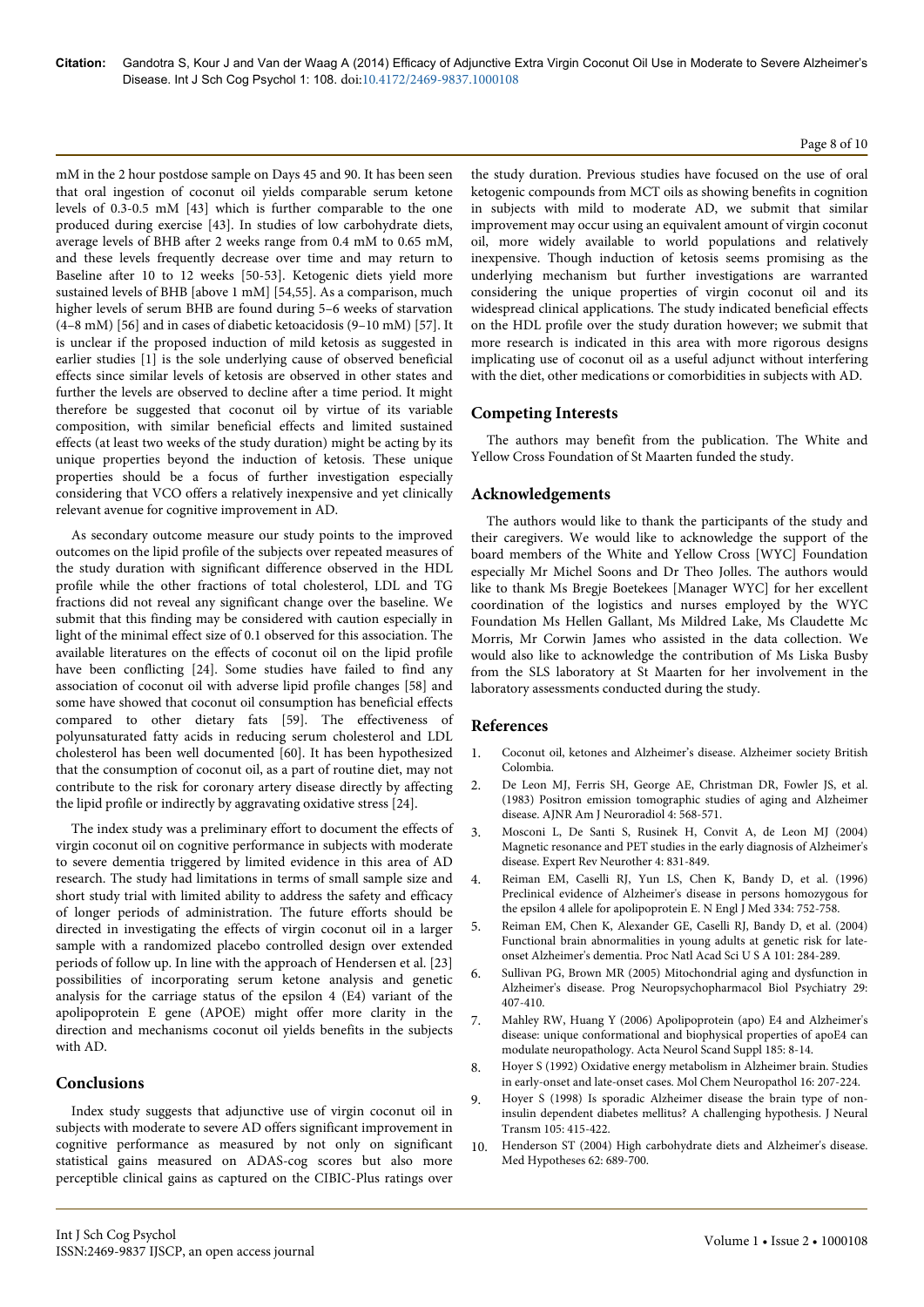Page 9 of 10

- 11. [Lester-Coll N, Rivera EJ, Soscia SJ, Doiron K, Wands JR, et al. \(2006\)](http://www.ncbi.nlm.nih.gov/pubmed/16627931) [Intracerebral streptozotocin model of type 3 diabetes: relevance to](http://www.ncbi.nlm.nih.gov/pubmed/16627931) [sporadic Alzheimer's disease. J Alzheimers Dis 9: 13-33.](http://www.ncbi.nlm.nih.gov/pubmed/16627931)
- [Craft S \(2007\) Insulin resistance and Alzheimer's disease pathogenesis:](http://www.ncbi.nlm.nih.gov/pubmed/17430239) [potential mechanisms and implications for treatment. Curr Alzheimer](http://www.ncbi.nlm.nih.gov/pubmed/17430239) [Res 4: 147-152.](http://www.ncbi.nlm.nih.gov/pubmed/17430239)
- 13. [Henderson ST \(2008\) Ketone bodies as a therapeutic for Alzheimer's](http://www.ncbi.nlm.nih.gov/pubmed/18625458) [disease. Neurotherapeutics 5: 470-480.](http://www.ncbi.nlm.nih.gov/pubmed/18625458)
- 14. [Sato K, Yoshihiro K, Keon CA, Tsuchiya N, King MT, Radda GK, Chance](http://www.ncbi.nlm.nih.gov/pubmed/7768357?dopt=Abstract) [B, Clarke K, Veech RL \(1995\) Insulin, ketone bodies, and mitochondrial](http://www.ncbi.nlm.nih.gov/pubmed/7768357?dopt=Abstract) [energy transduction. Federation of American Societies for Experimental](http://www.ncbi.nlm.nih.gov/pubmed/7768357?dopt=Abstract) [Biology Journal, 9:651-658.](http://www.ncbi.nlm.nih.gov/pubmed/7768357?dopt=Abstract)
- 15. [VanItallie TB, Nufert TH \(2003\) Ketones: metabolism's ugly duckling.](http://www.ncbi.nlm.nih.gov/pubmed/14604265) [Nutr Rev 61: 327-341.](http://www.ncbi.nlm.nih.gov/pubmed/14604265)
- 16. [Freeman J, Veggiotti P, Lanzi G, Tagliabue A, Perucca E; Institute of](http://www.ncbi.nlm.nih.gov/pubmed/16523530) [Neurology IRCCS C Mondino Foundation. \(2006\) The ketogenic diet:](http://www.ncbi.nlm.nih.gov/pubmed/16523530) [from molecular mechanisms to clinical effects. Epilepsy Res 68: 145-180.](http://www.ncbi.nlm.nih.gov/pubmed/16523530)
- 17. [Zhao Z, Lange DJ, Voustianiouk A, MacGrogan D, Ho L, et al. \(2006\) A](http://www.ncbi.nlm.nih.gov/pubmed/16584562) [ketogenic diet as a potential novel therapeutic intervention in](http://www.ncbi.nlm.nih.gov/pubmed/16584562) [amyotrophic lateral sclerosis. BMC Neurosci 7: 29.](http://www.ncbi.nlm.nih.gov/pubmed/16584562)
- 18. [Prins ML, Fujima LS, Hovda DA \(2005\) Age-dependent reduction of](http://www.ncbi.nlm.nih.gov/pubmed/16180224) [cortical contusion volume by ketones after traumatic brain injury. J](http://www.ncbi.nlm.nih.gov/pubmed/16180224) [Neurosci Res 82: 413-420.](http://www.ncbi.nlm.nih.gov/pubmed/16180224)
- 19. [Suzuki M, Suzuki M, Sato K, Dohi S, Sato T, et al. \(2001\) Effect of beta](http://www.ncbi.nlm.nih.gov/pubmed/11700013)[hydroxybutyrate, a cerebral function improving agent, on cerebral](http://www.ncbi.nlm.nih.gov/pubmed/11700013) [hypoxia, anoxia and ischemia in mice and rats. Jpn J Pharmacol 87:](http://www.ncbi.nlm.nih.gov/pubmed/11700013) [143-150.](http://www.ncbi.nlm.nih.gov/pubmed/11700013)
- 20. [Kashiwaya Y, Takeshima T, Mori N, Nakashima K, Clarke K, et al. \(2000\)](http://www.ncbi.nlm.nih.gov/pubmed/10805800) [D-beta-hydroxybutyrate protects neurons in models of Alzheimer's and](http://www.ncbi.nlm.nih.gov/pubmed/10805800) [Parkinson's disease. Proc Natl Acad Sci U S A 97: 5440-5444.](http://www.ncbi.nlm.nih.gov/pubmed/10805800)
- 21. [Van der Auwera I, Wera S, Van Leuven F, Henderson ST \(2005\) A](http://www.ncbi.nlm.nih.gov/pubmed/16229744) [ketogenic diet reduces amyloid beta 40 and 42 in a mouse model of](http://www.ncbi.nlm.nih.gov/pubmed/16229744) [Alzheimer's disease. Nutr Metab \(Lond\) 2: 28.](http://www.ncbi.nlm.nih.gov/pubmed/16229744)
- 22. [Reger MA, Henderson ST, Hale C, Cholerton B, Baker LD, et al. \(2004\)](http://www.ncbi.nlm.nih.gov/pubmed/15123336) [Effects of beta-hydroxybutyrate on cognition in memory-impaired](http://www.ncbi.nlm.nih.gov/pubmed/15123336) [adults. Neurobiol Aging 25: 311-314.](http://www.ncbi.nlm.nih.gov/pubmed/15123336)
- 23. [Henderson ST, Vogel JL, Barr LJ, Garvin F, Jones JJ and Costantini LC](http://www.ncbi.nlm.nih.gov/pubmed/19664276) [\(2009\) Study of the ketogenic agent AC-1202 in mild to Moderate](http://www.ncbi.nlm.nih.gov/pubmed/19664276) [Alzheimer's disease: a randomized, double-blind, placebo-controlled,](http://www.ncbi.nlm.nih.gov/pubmed/19664276) [multicenter trial, Nutrition and Metabolism, 6: 1-25.](http://www.ncbi.nlm.nih.gov/pubmed/19664276)
- 24. [Sabitha P, Vasudevan DM \(2010\) Lipid profile and antioxidant enzymes](http://coconutboard.nic.in/English-Article-Vasudevan1.pdf) [in coconut oil consumers. Indian Coconut Journal, 3-6.](http://coconutboard.nic.in/English-Article-Vasudevan1.pdf)
- 25. [Nurul-Iman BS, Kamisah Y, Jaarin K, Qoodriyah HMS \(2013\) Virgin](http://www.ncbi.nlm.nih.gov/pubmed/23861707) [coconut oil prevents blood pressure elevation and improves endothelial](http://www.ncbi.nlm.nih.gov/pubmed/23861707) [function in rats fed with repeatedly heated palm oil. Evidence Based](http://www.ncbi.nlm.nih.gov/pubmed/23861707) [Complementary and Alternative Medicine, Article ID 629329, 1-7.](http://www.ncbi.nlm.nih.gov/pubmed/23861707)
- 26. [Intahphuak S, Khonsung P, Panthong A \(2010\) Anti-inflammatory,](http://www.ncbi.nlm.nih.gov/pubmed/20645831) [analgesic, and antipyretic activities of virgin coconut oil. Pharm Biol 48:](http://www.ncbi.nlm.nih.gov/pubmed/20645831) [151-157.](http://www.ncbi.nlm.nih.gov/pubmed/20645831)
- 27. [Nevin KG, Rajamohan T \(2004\) Beneficial effects of virgin coconut oil on](http://www.ncbi.nlm.nih.gov/pubmed/15329324) [lipid parameters and in vitro LDL oxidation. Clin Biochem 37: 830-835.](http://www.ncbi.nlm.nih.gov/pubmed/15329324)
- 28. [Nevin KG and Rajamohan T \(2008\) Influence of virgin coconut oil on](http://yadda.icm.edu.pl/yadda/element/bwmeta1.element.elsevier-b8b5f3c6-37e3-32b7-81b6-6c175a9ca1f3) [blood coagulation factors, lipid levels and LDL oxidation in cholesterol](http://yadda.icm.edu.pl/yadda/element/bwmeta1.element.elsevier-b8b5f3c6-37e3-32b7-81b6-6c175a9ca1f3) [fed Sprague-Dawley rats, e-European Journal of Clinical Nutrition and](http://yadda.icm.edu.pl/yadda/element/bwmeta1.element.elsevier-b8b5f3c6-37e3-32b7-81b6-6c175a9ca1f3) [Metabolism, \(3\),1,e1–e8](http://yadda.icm.edu.pl/yadda/element/bwmeta1.element.elsevier-b8b5f3c6-37e3-32b7-81b6-6c175a9ca1f3).
- [Nevin KG and Rajamohan T \(2006\) Virgin coconut oil supplemented](http://www.sciencedirect.com/science/article/pii/S0308814605006412) [diet increases the antioxidant status in rats, Food Chemistry, 99:260–266.](http://www.sciencedirect.com/science/article/pii/S0308814605006412)
- 30. [Folstein MF, Folstein SE, McHugh PR \(1975\) "Mini-mental state". A](http://www.ncbi.nlm.nih.gov/pubmed/1202204) [practical method for grading the cognitive state of patients for the](http://www.ncbi.nlm.nih.gov/pubmed/1202204) [clinician. J Psychiatr Res 12: 189-198.](http://www.ncbi.nlm.nih.gov/pubmed/1202204)
- 31. [Mungas D \(1991\) In-office mental status testing: a practical guide.](http://www.ncbi.nlm.nih.gov/pubmed/2060803) [Geriatrics 46: 54-58, 63, 66.](http://www.ncbi.nlm.nih.gov/pubmed/2060803)
- 32. [Alexopoulos GS, Abrams RC, Young RC, Shamoian CA \(1988\) Cornell](http://www.ncbi.nlm.nih.gov/pubmed/3337862) [Scale for Depression in Dementia. Biol Psychiatry 23: 271-284.](http://www.ncbi.nlm.nih.gov/pubmed/3337862)
- 33. [Gopalakrishna AG, Raj G, Bhatnagar AS, Prasanth Kumar PK,](http://coconutboard.nic.in/English-Article-Gopalakrishna-CFTRI.pdf) [Chandrashekhar P \(2010\) Coconut oil: chemistry, production and its](http://coconutboard.nic.in/English-Article-Gopalakrishna-CFTRI.pdf) [applications- A review, Indian Coconut Journal, 17-27.](http://coconutboard.nic.in/English-Article-Gopalakrishna-CFTRI.pdf)
- 34. [Mohs RC, Rosen WG, Davis KL \(1983\) The Alzheimer's disease](http://www.ncbi.nlm.nih.gov/pubmed/6635122) [assessment scale: an instrument for assessing treatment efficacy.](http://www.ncbi.nlm.nih.gov/pubmed/6635122) [Psychopharmacol Bull 19: 448-450.](http://www.ncbi.nlm.nih.gov/pubmed/6635122)
- 35. [Reisberg B, Schneider L, Doody R, Anand R, Feldman H, Haraguchi H,](http://www.ncbi.nlm.nih.gov/pubmed/9305508) [Kumar R, Lucca U, Mangone CA, Mohr E, Morris JC, Rogers S, Sawada](http://www.ncbi.nlm.nih.gov/pubmed/9305508) [T \(1997\) Clinical global measures of dementia: position paper from the](http://www.ncbi.nlm.nih.gov/pubmed/9305508) [International Working Group on Harmonization of Dementia Drug](http://www.ncbi.nlm.nih.gov/pubmed/9305508) [Guidelines. Alzheimer Disease and Associated Disorders, 11:8–18.](http://www.ncbi.nlm.nih.gov/pubmed/9305508)
- 36. [Straarup EM, Høy CE \(2000\) Structured lipids improve fat absorption in](http://www.ncbi.nlm.nih.gov/pubmed/11053524) [normal and malabsorbing rats. J Nutr 130: 2802-2808.](http://www.ncbi.nlm.nih.gov/pubmed/11053524)
- 37. [Nick GL \(2006\) Coconuts as a functional food in the prevention and](http://agris.fao.org/agris-search/search.do?recordID=IN2011000120) [treatment of AIDS. Townsend letter for doctors and patients. Indian](http://agris.fao.org/agris-search/search.do?recordID=IN2011000120) [Council of Agricultural Research.](http://agris.fao.org/agris-search/search.do?recordID=IN2011000120)
- 38. [Isaacs CE, Thormar H \(1991\) The role of milk-derived antimicrobial](http://www.ncbi.nlm.nih.gov/pubmed/1808991) [lipids as antiviral and antibacterial agents. Adv Exp Med Biol 310:](http://www.ncbi.nlm.nih.gov/pubmed/1808991) [159-165.](http://www.ncbi.nlm.nih.gov/pubmed/1808991)
- 39. Lim Sylianco CY (1987) Anticarcinogenic effects of coconut oil. Phillip. Journal of Coconut Studies, 12: 89-102.
- 40. [Cohen LA, Thompson DO, Maeura, Choi K, Blank ME, Rose DP \(1986\)](http://www.ncbi.nlm.nih.gov/pubmed/3459924) [Dietary fat and mammary cancer. Promoting effects of different dietary](http://www.ncbi.nlm.nih.gov/pubmed/3459924) [fats on N-nitrosomethylurea induced rat mammary tumorigenesis,](http://www.ncbi.nlm.nih.gov/pubmed/3459924) [Journal of National Cancer Institute 77: 33-42.](http://www.ncbi.nlm.nih.gov/pubmed/3459924)
- 41. [St-Onge MP, Ross R, Parsons WD, Jones PJ \(2003\) Medium-chain](http://www.ncbi.nlm.nih.gov/pubmed/12634436) [triglycerides increase energy expenditure and decrease adiposity in](http://www.ncbi.nlm.nih.gov/pubmed/12634436) [overweight men. Obes Res 11: 395-402.](http://www.ncbi.nlm.nih.gov/pubmed/12634436)
- 42. Dendy DAY, Grimwood BE (1973) Coconut Processing for the production of coconut oil and coconut protein food and feed products. Oleagineux, 28: 93-98.
- 43. Newport MT (2010) Case Study: Dietary Intervention using coconut oil to produce mild ketosis in early onset Alzheimer's disease. Abstract. Program of Global Symposium on Dietary Interventions for Epilepsy and Other Neurologic Disorders, Sheraton Hotel, Edinburgh, Scotland, October 5-7.
- 44. Newport MT (2010) Caregiver reports following dietary intervention with medium chain fatty acids in 60 persons with dementia. Abstract. Program of Global Symposium on Dietary Interventions for Epilepsy and Other Neurologic Disorders, Sheraton Hotel, Edinburgh, Scotland, October 5-7.
- 45. [Studzinski CM, MacKay WA, Beckett TL, Henderson ST, Murphy MP, et](http://www.ncbi.nlm.nih.gov/pubmed/18582445) [al. \(2008\) Induction of ketosis may improve mitochondrial function and](http://www.ncbi.nlm.nih.gov/pubmed/18582445) [decrease steady-state amyloid-beta precursor protein \(APP\) levels in the](http://www.ncbi.nlm.nih.gov/pubmed/18582445) [aged dog. Brain Res 1226: 209-217.](http://www.ncbi.nlm.nih.gov/pubmed/18582445)
- 46. [Bach AC, Babayan VK \(1982\) Medium-chain triglycerides: an update.](http://www.ncbi.nlm.nih.gov/pubmed/6814231) [Am J Clin Nutr 36: 950-962.](http://www.ncbi.nlm.nih.gov/pubmed/6814231)
- 47. [Bach AC, Ingenbleek Y, Frey A \(1996\) The usefulness of dietary medium](http://www.ncbi.nlm.nih.gov/pubmed/8732772)[chain triglycerides in body weight control: fact or fancy? J Lipid Res 37:](http://www.ncbi.nlm.nih.gov/pubmed/8732772) [708-726.](http://www.ncbi.nlm.nih.gov/pubmed/8732772)
- 48. [Babayan VK \(1987\) Medium chain triglycerides and structured lipids.](http://www.ncbi.nlm.nih.gov/pubmed/3112486) [Lipids 22: 417-420.](http://www.ncbi.nlm.nih.gov/pubmed/3112486)
- 49. [Röjdmark S \(1975\) Effects of medium chain triglycerides on portal and](http://www.ncbi.nlm.nih.gov/pubmed/1166816) [arterial levels of insulin, FFA and glucose in patients with pancreatic](http://www.ncbi.nlm.nih.gov/pubmed/1166816) [disease. Acta Med Scand 198: 123-126.](http://www.ncbi.nlm.nih.gov/pubmed/1166816)
- 50. [Meckling KA, O'Sullivan C, Saari D \(2004\) Comparison of a low-fat diet](http://www.ncbi.nlm.nih.gov/pubmed/15181047) [to a low-carbohydrate diet on weight loss, body composition, and risk](http://www.ncbi.nlm.nih.gov/pubmed/15181047) [factors for diabetes and cardiovascular disease in free-living, overweight](http://www.ncbi.nlm.nih.gov/pubmed/15181047) [men and women. J Clin Endocrinol Metab 89: 2717-2723.](http://www.ncbi.nlm.nih.gov/pubmed/15181047)
- 51. [Noakes M, Foster PR, Keogh JB, James AP, Mamo JC, et al. \(2006\)](http://www.ncbi.nlm.nih.gov/pubmed/16403234) [Comparison of isocaloric very low carbohydrate/high saturated fat and](http://www.ncbi.nlm.nih.gov/pubmed/16403234) [high carbohydrate/low saturated fat diets on body composition and](http://www.ncbi.nlm.nih.gov/pubmed/16403234) [cardiovascular risk. Nutr Metab \(Lond\) 3: 7.](http://www.ncbi.nlm.nih.gov/pubmed/16403234)